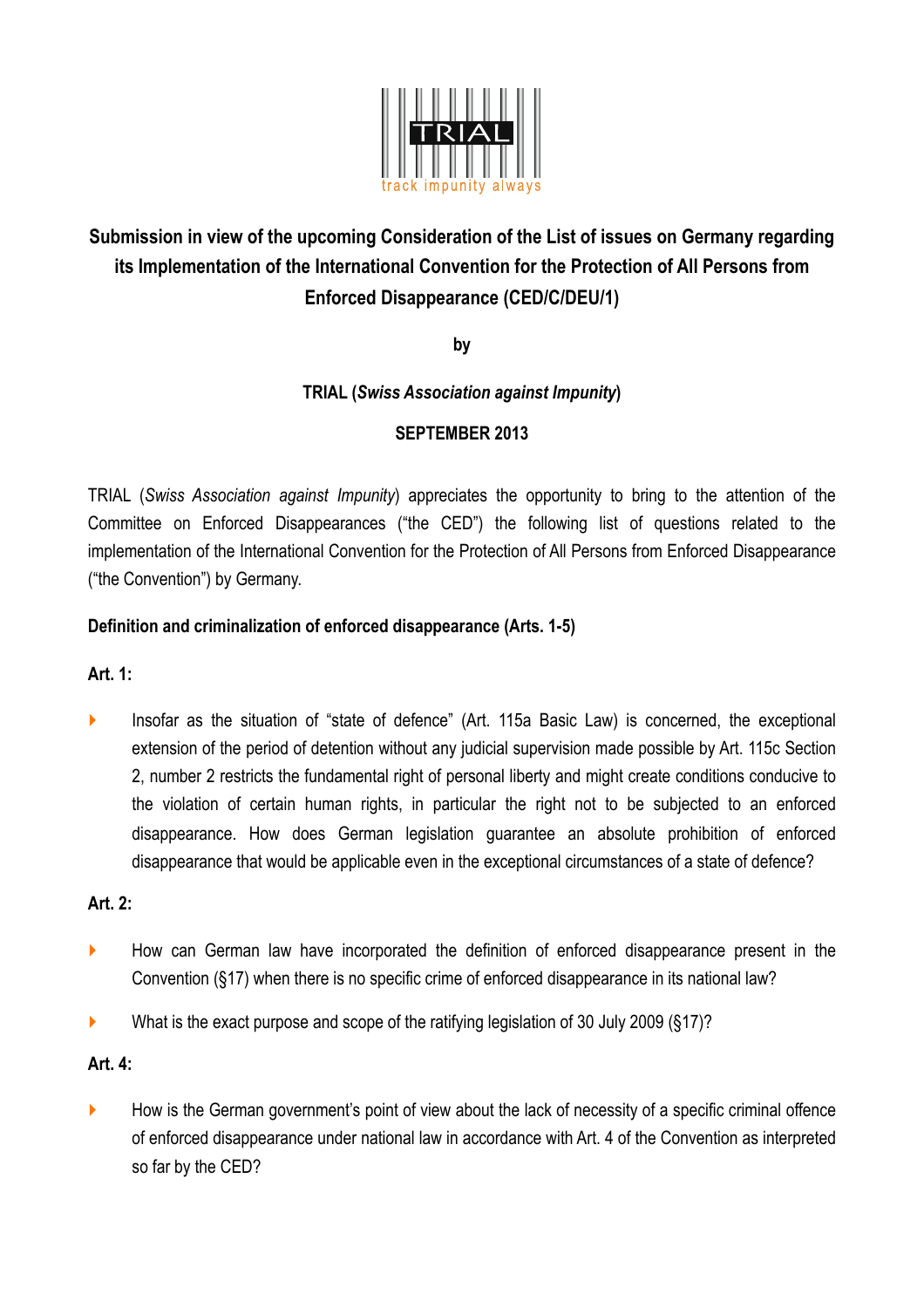- **EXECT** Does the German government not deem that providing for a specific crime of enforced disappearance with all the constitutive elements embodied in Art. 2 of the Convention under national law would rationalise and facilitate the criminal repression of the authors of enforced disappearances and further protect the absolute right not to be subjected to an enforced disappearance?
- ‣ Could the German government describe more extensively and with reference to a specific timeframe the dialogue engaged with civil-society groups concerning the possible introduction of the separate offence of "enforced disappearance" in German criminal law (§24)?

# **Art. 5:**

 $\blacktriangleright$  The crime against humanity of enforced disappearance as codified by Section 7(1), no. 7 of the Code of Crimes against International Law (VStGB) seems to require the proof of a double intent: "the intention of removing him or her from the protection of the law for a prolonged period of time". How is this consistent with the definition of enforced disappearance contained in Art. 2 of the Convention and applicable international law that considers the "placement outside the protection of the law" as a mere consequence of the enforced disappearance itself?

# **Criminal repression and cooperation in criminal matters (Arts. 6-15)**

# **Art. 6:**

- One of the constitutive elements of the offence of enforced disappearance is the refusal to acknowledge the deprivation of liberty of the victim, or the concealment of his or her fate or whereabouts. In the absence of a specific offence of enforced disappearance, how does German legislation criminally prohibit the concealment of the fate and whereabouts of a detained persons or the refusal to acknowledge his/her deprivation of liberty?
- is there a distinction in the nature of criminal responsibility of military commanders and civilian superiors regarding the specific crime of enforced disappearance when committed as a crime against humanity or when committed as an isolated crime?
- ‣ Is there a provision in German legislation explicitly setting out that orders or instructions prescribing, authorizing or encouraging acts of enforced disappearance are prohibited and 'manifestly unlawful'?
- Could the German government elaborate on how the so-called "state of necessity" could be invoked as a defence in cases of enforced disappearance (§40)?

# **Art. 7:**

- ▶ Does the notion of "basic criminal offences" mentioned in §41 comprise also abduction and manslaughter? If not, why are there different regimes for aggravating factors?
- The wide gap between the minimum and maximum penalties prescribed for the offences that could characterise an enforced disappearance under German law (from 1 year to life imprisonment) gives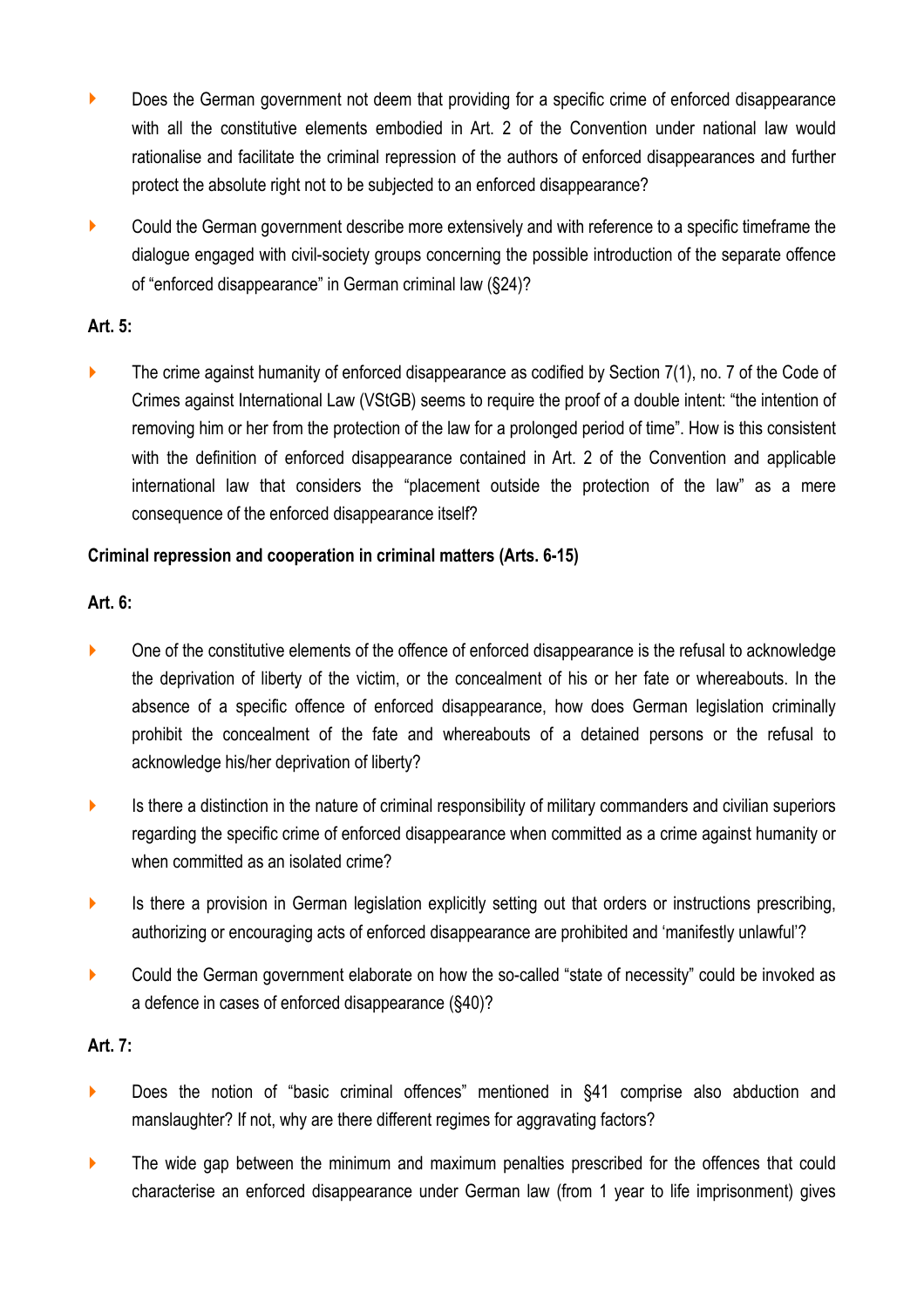courts a broad margin of discretion when imposing such penalties. Does the German government think that the minimum sentence provided in national legislation is in line with Art. 7 of the Convention and takes into account the extreme seriousness of the offence?

- Could the German government list all the aggravating factors which can be applied to enforced disappearance? (§44)
- ‣ What are the "other mitigating circumstances" mentioned in §45?
- ightharport Are the mitigating circumstances applicable for crimes against humanity valid also in case an offence of enforced disappearance is committed as an isolated act?

# **Art. 8:**

- Are the statutes of limitations of 3, 5 and 10 years provided for all the enforced disappearance-related criminal offences (except when the enforced disappearance leads to the death of the person) (§48) in accordance with Art. 8 of the Convention, that prescribes statutes of limitations of long duration and proportionate to the extreme seriousness of the offence?
- ‣ Is there a distinction made between the statute of limitation for civil tort claims and criminal proceedings?
- Criminal prosecution is statute-barred when double the statutory limitation period has expired since the statute first began to run (§51). Is this rule absolute, even in cases in which the victim has no effective or available remedy?

# **Art. 9:**

- **EXECT** Territorial jurisdiction is provided by Arts. 3 and 4 of StGB. Does that include only German territory or also other territories and situations subjected to German jurisdiction or effective control?
- **EXECORDITY According to Section 7(2) no. 2 of StGB one of the conditions for German tribunals to exercise universal** jurisdiction is that the offender is "discovered in Germany" (§59). Does that mean that the offender must be present in Germany in order to open an investigation or, for that matter, is it sufficient that there are elements that indicate that the person is likely going to be present on German territory in the future?
- One of the conditions for German tribunals to exercise universal jurisdiction is that the act must be punishable at the place of the offence or the place of the offence must not be subject to any criminal law enforcement. Is the double jeopardy principle in accordance with the obligation under Art. 9 of the Convention?

# **Art. 10:**

‣ Is there a maximum limit for the period of time a person can be held in remand detention under German legislation?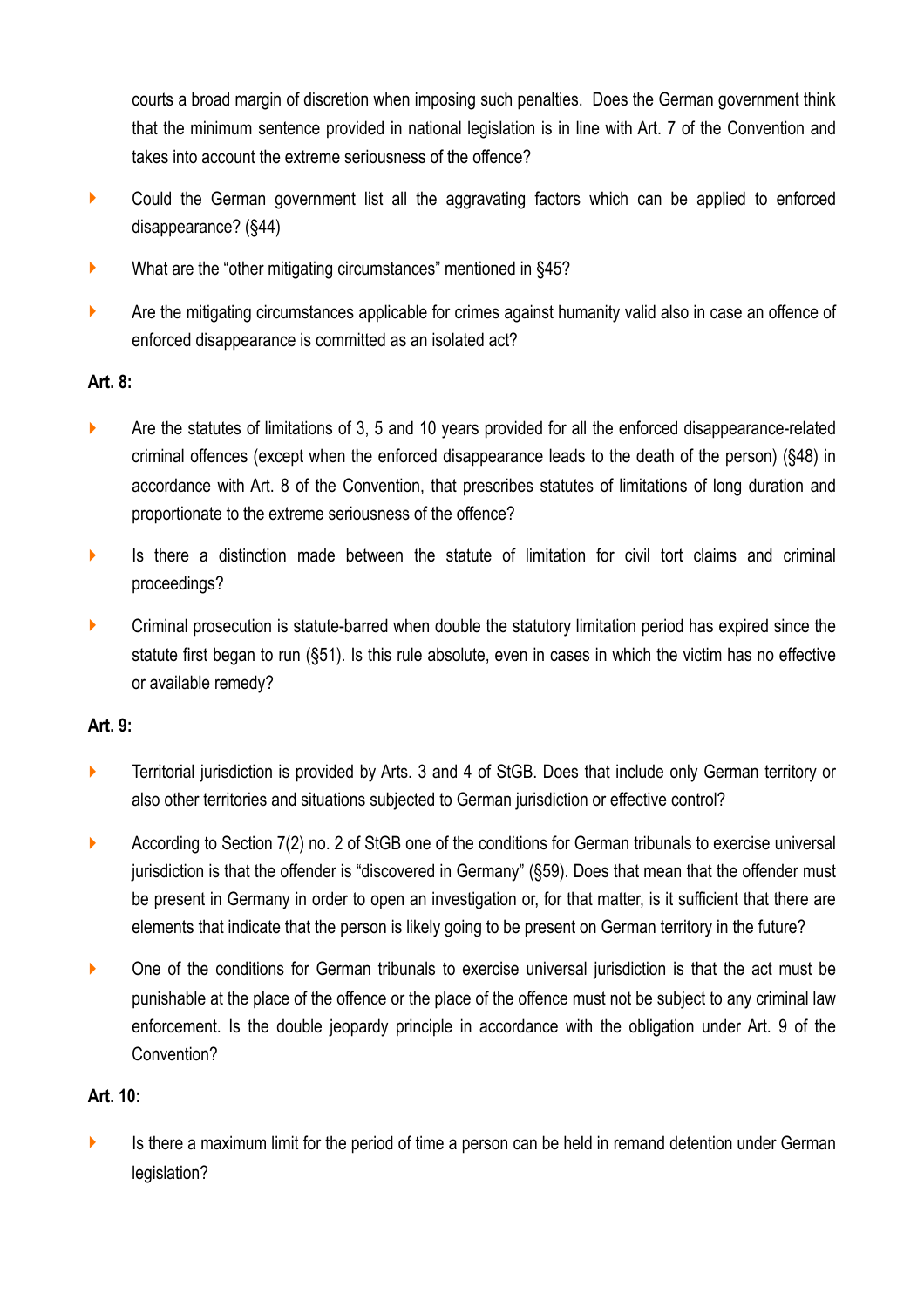#### **Art. 11:**

- **Do military courts have jurisdiction over the crimes related to enforced disappearance under German** legislation?
- ‣ Are amnesties and pardons permissible for the crimes related to enforced disappearance under German legislation?

#### **Art. 12:**

- $\blacktriangleright$  What measures are available for the protection of the complainant, witnesses, relatives, defence counsel or other persons participating in the investigation against ill-treatment or intimidation?
- **EXECT** Are there any restrictions (such as "state secrets privilege") regarding access to the documentation and other information useful for the investigation by the authorities?
- $\blacktriangleright$  Is there any automatic administrative disqualification in case an official is suspected of the criminal offence of enforced disappearance pending the investigation?

#### **Art. 13:**

- ‣ What is the legal basis for extradition with regard to those states with which there is no extradition treaty?
- ‣ Are there any other obstacles to extradition (such as "non extradition of nationals", etc.) in German law?

# **Art. 15:**

‣ What kind of cooperative assistance to victims is provided by Germany? (§88). Under which legal basis?

# **Measures preventing enforced disappearance (Arts. 16-23)**

# **Art. 17:**

- ▶ How is "secret detention" defined in German law?
- is there an express provision under German legislation that guarantees that the persons deprived of their liberty are held in officially recognized and supervised places of detention? Do the same rules apply to the actions of intelligence services?
- ‣ What are the guarantees in place for detainees held *incommunicado*, such as for example pursuant to Section 114c (1) of StPO?
- Are the visits made by the mechanisms of inspection (National Agency for the Prevention of Torture, European Committee for the Prevention of Torture and Inhuman or Degrading Treatment or Punishment, responsible ministries of the Länder) unannounced?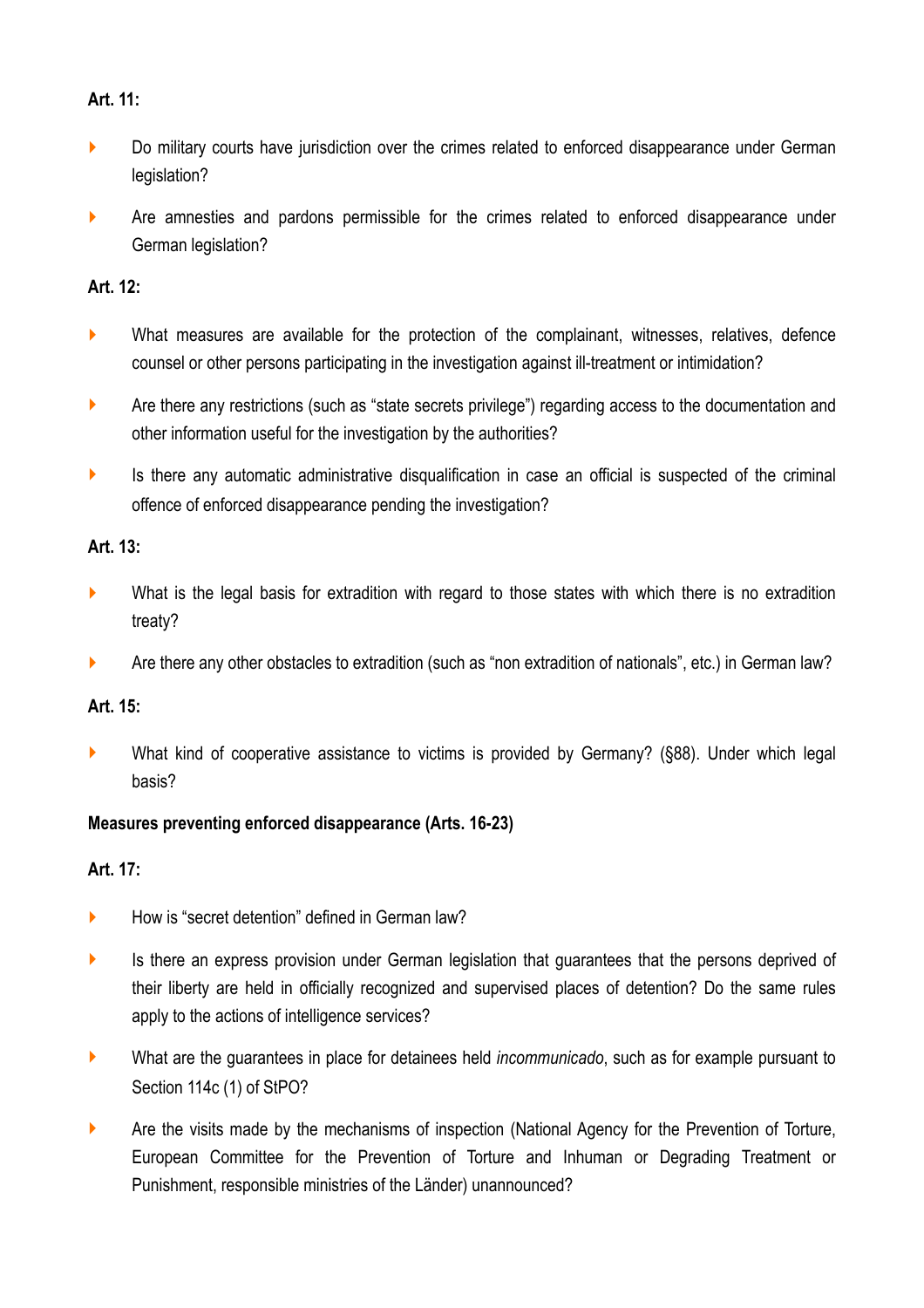- ‣ Are statistics and the status of all pending investigations into allegations of ill-treatment and torture of detainees and deaths in custody available? Are they made public?
- ‣ In the official registers of persons deprived of liberty held at the detention facilities, is there any mention of the date and time of admission to the place of deprivation of liberty and the authority responsible for the place of deprivation of liberty? Is there any mention, in case of death during the deprivation of liberty, of the circumstances and cause of death and the destination of the remains? Is there any mention of the date of the transfer to another place of detention and the destination and the authority responsible for the transfer?

# **Art. 18:**

• Who can demonstrate a legitimate interest to have access to information on a person deprived of liberty pursuant to Section 475 (1) and (4) StPO?

# **Art. 20:**

‣ Access to the investigation files of the accused held in remand detention or provisional arrest "is *usually* to be granted" to the defence counsel (§135). When exactly, according to the law, access can be denied?

# **Art. 22:**

- **EXECUTE:** Are the following conducts punished under German legislation:
	- Delaying or obstructing the right of any persons with a legitimate interest to take proceedings before a court?
	- Failure of the official responsible for the official register to record the deprivation of liberty or to modify well known inaccurate information?
	- Refusal to provide information on the deprivation of liberty of a person or provision of inaccurate information?

# **Measures of reparation and protection of the children (Arts. 24-25)**

# **Art. 24:**

- $\blacktriangleright$  Is the definition of victim in civil law the same as in criminal law under German legislation (§154)?
- Who can be defined as an "aggrieved person" in cases of enforced disappearances? Is that the same if the criminal offence is one of the crimes related to enforced disappearances currently present under German legislation? Please provide examples of these instances.
- $\blacktriangleright$  How is the right to know the truth (of the victims and of the society) regulated and implemented under German legislation?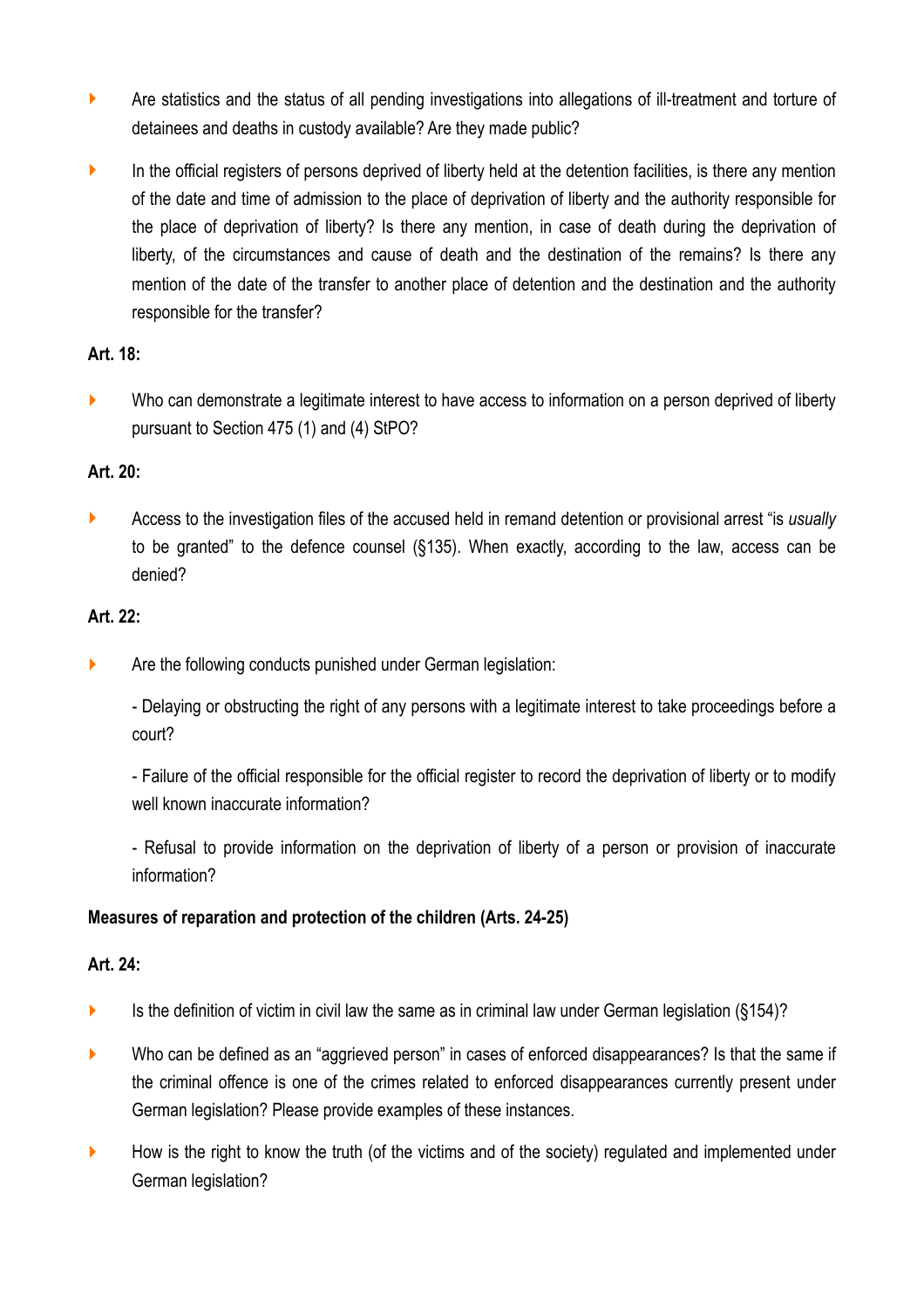- ‣ What kind of mechanisms can be put in place to locate and release disappeared persons and, if dead, to locate, exhume and return their remains?
- Concerning the right to full reparation, are the following measures of reparation foreseen under German legislation: restitution, rehabilitation, satisfaction (including restoration of dignity and reputation) and guarantees of non-repetition?
- ightharportal As far as the legal situation of disappeared persons whose fate has not been clarified is concerned, is there a procedure to obtain a declaration of absence as a result of enforced disappearance? In which circumstances is a declaration of death required in order to assert pension claims (§162)?

#### **Art. 25:**

**EXECT** Does German legislation provide for the criminalisation of the following conducts:

The wrongful removal of children who are subjected to enforced disappearance, children whose father, mother or legal guardian is subjected to enforced disappearance or children born during the captivity of a mother subjected to enforced disappearance?

The falsification, concealment or destruction of documents attesting to the true identity of children who were subjected to enforced disappearance, children whose father, mother or legal guardian was subjected to enforced disappearance or children born during the captivity of a mother subjected to enforced disappearance?

**EXECT** Does German legislation provide for specific procedures for the review and, where appropriate, the annulment of adoptions or placements of children that originated in an enforced disappearance?

Philip Grant TRIAL Director